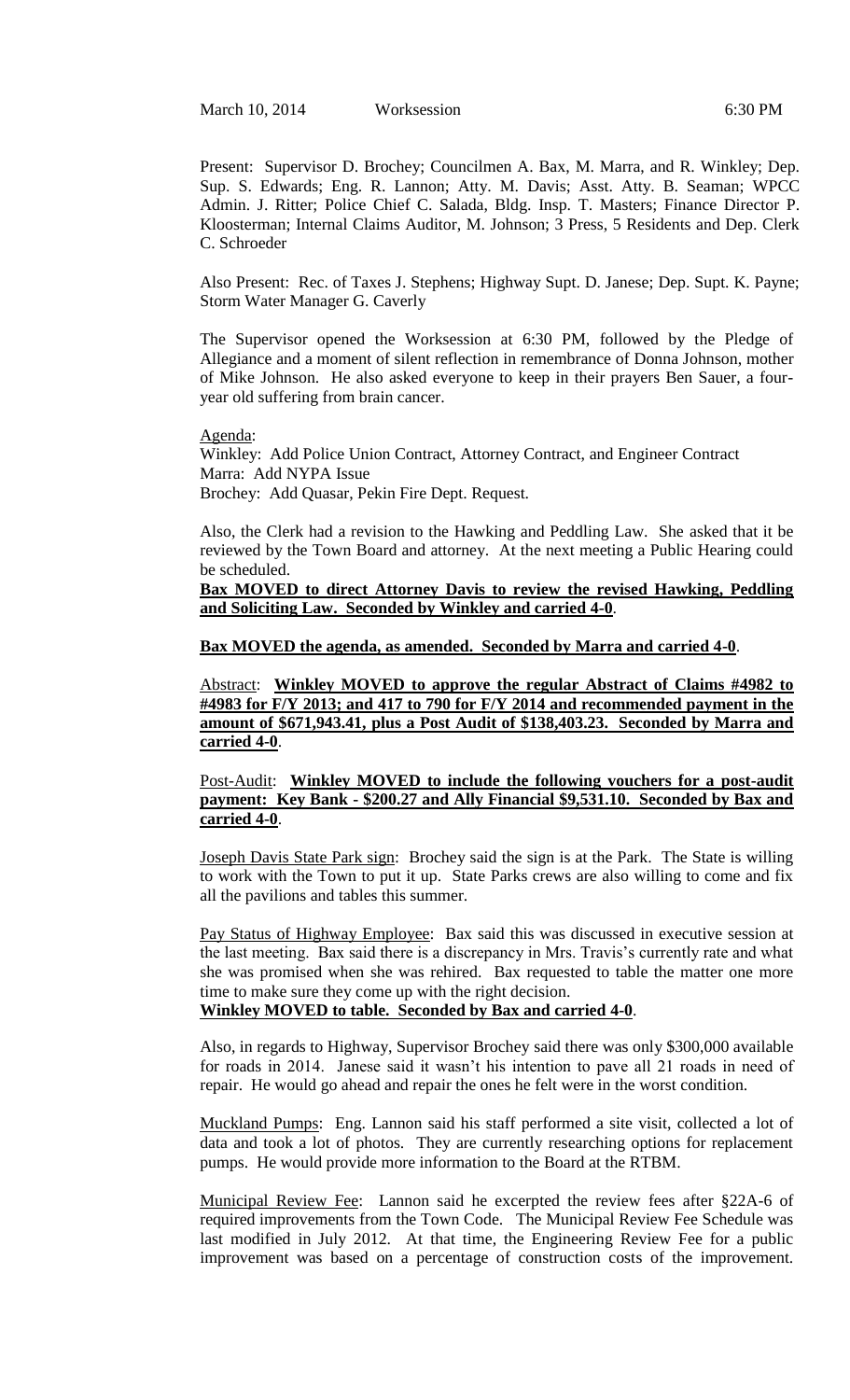Lannon is proposing that that fee schedule be deleted in its entirety and replaced with a flat fee of \$1,000, regardless of the size of the project.

Also, the Public Improvement Inspection Deposit Fee Schedule, as modified in July 2012, would be deleted in its entirety and reflect what is currently in the Town Code, § 22A-6, which identifies an outline of procedures that were adopted in 2005.

Marra directed the Town Attorney to review the revisions with Eng. Lannon.

Warrant Server: Asst. Attorney Seaman said he did some research as to who is qualified to serve conviction warrants in the Town. The law, he said, is very clear – A Sheriff or a duly appointed Town Constable. The Town cannot employee just anyone to serve a conviction warrant. Bax said he would reach out to all parties to determine what the Judges are specifically requesting.

CWM Legal Agreement: Atty. Davis said he reviewed the Agreement with Councilman Bax. Bax said he had a few additions he would like to incorporate. In particular, he would like the agreement to include access to Attorney Abraham's work product and to communicate with his office. Bax said he spoke to Claude Joerg, the County Attorney. He seemed to be okay with that.

Bax MOVED to authorize the Supervisor to sign the Agreement subject to Attorney Davis's conversation with the County Attorney as to any changes that would be incorporated. (There was no second.)

Winkley recommended they wait until the document is finalized before it is signed. It was brought up that there may be a different fee involved than the original amount stipulated. I have no problem as far as the Attorney saying it is okay. I want to have all the answers.

Bax said the amount at issue has historically been \$50,000 per municipality. There was some talk at the Legislature that they wanted to reduce that potentially to \$25,000. That ship has sailed in the sense that the agreement they provided to us was \$50,000/\$50,000 and memorialized the historic agreement between the Town and the County. We already forwarded our \$50,000 installment. It would be the County's turn for the \$50,000. Essentially what this agreement says is that we will continue along those lines moving forward. There is talk, although it is not in the agreement, to reach out to other municipalities for contribution to make this less one-sided as far as being the Town of Lewiston's fight or its financial responsibility. Right now, we want to make sure we stand shoulder to shoulder with the County to let them understand we are against the expansion of the CWM site.

Davis said one of the issues he discussed specifically with Mr. Bax was the \$50,000. The contract talks about the County paying the first \$50,000 and then the Town paying the next \$50,000. Then you get to the next paragraph it says we're going to use the town's \$50,000 and then the County would pay \$50,000. When that moneys gone, the Town would pay another \$50,000. That's \$100,000, not \$50,000. That was an issue I raised to Mr. Bax. That language should be tightened up. Also, the agreement talks about many other municipalities weighing in and passing resolutions about the health concerns that this facility proposes. Mr. Bax mentioned to me that there was some hope of reaching out to other municipalities in Niagara County which I think is only fair. That is not mentioned in the agreement and I don't know that it will be but to the extent that conversation can be furthered would be a positive development.

Bax said it is the Legislators' intent and his to try and solicit as much support for that effort as possible. This agreement wasn't intended to delineate all the aspects of the relationship with the Town. It just basically formalizes our agreement of standing shoulder to shoulder against the expansion.

Marra said the Town is committed to this. The Town made a payment of \$50,000 for 2013 in November and has set aside \$50,000 for 2014. His concern is the stipulation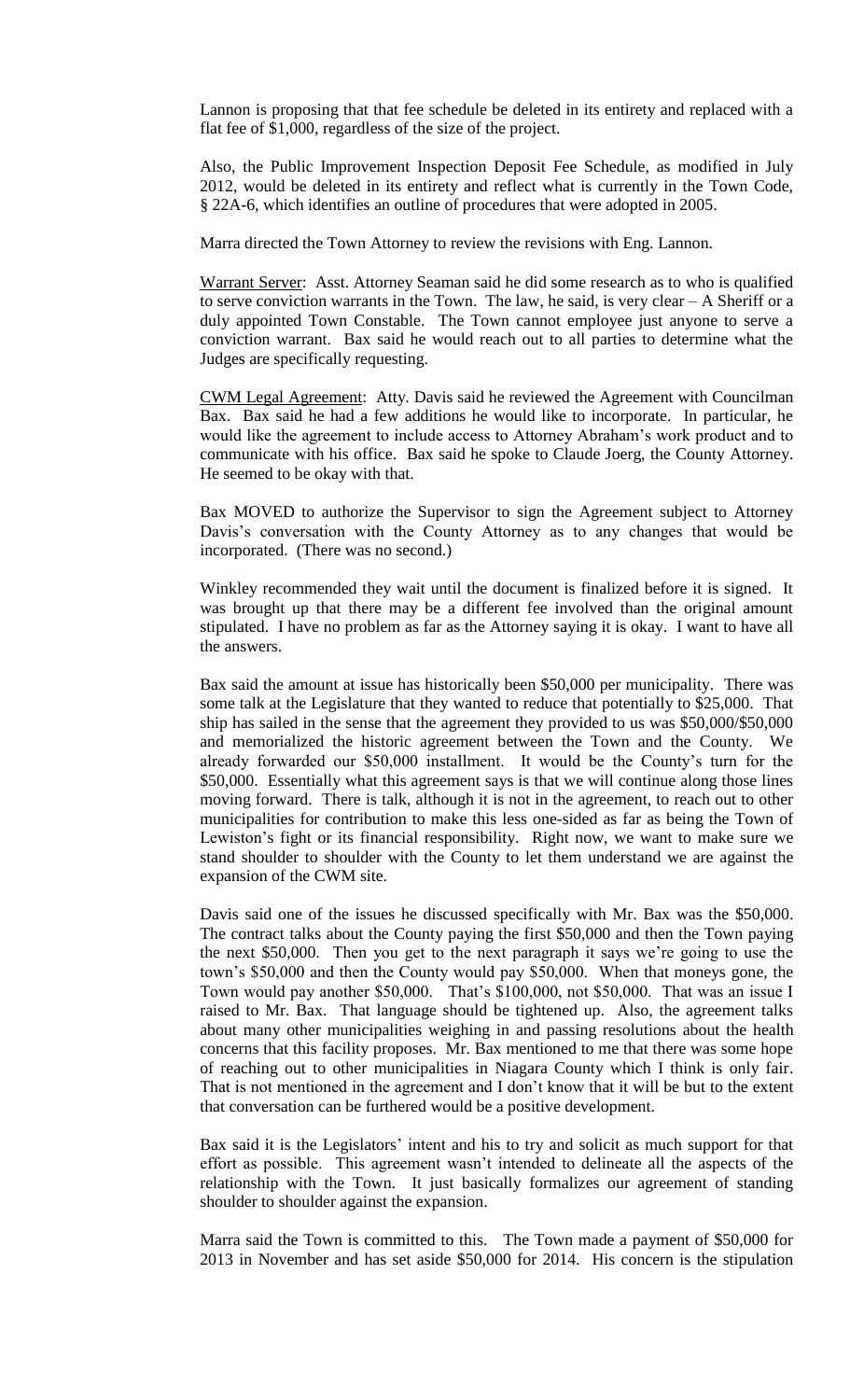that the agreement automatically renew. Bax said the agreement could be terminated at any time by the County or Town of Lewiston.

Davis said they should hold off on signing the agreement until he talks to the County Attorney about the order of payments and actual revisions are made to the agreement.

Bax went on record stating that it is his position to have this contract executed tonight, subject to the Town Attorney's approval. If the Board chooses to wait and see what that discussion with Atty. Davis and Atty. Joerg is, that is fine with me. I think the County should be given a clear message tonight that it is our intention to sign along very similar, if not exact, terms once we clear those slight issues with the contract.

#### **Winkley MOVED to table until the RTBM, Seconded by Marra and carried 4-0**.

Removal of Planning Board member: Davis said there is a State statute that talks about training of planning board members and removal of planning board members. If the training is not completed, that member is not eligible for re-appointment but removal of that member is not as clear-cut. It provides for removal but it has to be pursuant to a local law. You can remove a planning board member for not having the training or not having adequate attendance but it has to be pursuant to a local ordinance or law. We don't have that local law in place. We could pass a local law to provide for the removal. It would just take a couple paragraphs.

Johnson said he was under the impression there was a Town Policy in place calling for the removal after three undocumented consecutive absences. Davis said he would look into that.

#### **Bax MOVED to direct the Town Attorney to look into drafting a local law after checking the Town Policy. Seconded by Winkley and carried 4-0**.

Dickersonville Cemetery Sign: The Clerk requested waiver of the \$50.00 permit fee to install a sign at the cemetery entrance.

#### **Winkley MOVED to waive the permit fee. Seconded by Bax and carried 4-0.**

Transfer Clarification: The Finance Officer asked to clarify a transfer that he proposed at the last meeting. This transfer is from a B-Fund Equipment account (B-1990-0401-0200) to a TE-Fund account (TE8-0000-0200-0000) in the amount of \$4,843.16 bringing the balance in the TE-Fund account to zero. The expenses booked against the TE account were for cameras for the police department. A portion of the funds were raised through a police fund raiser. This entry will expense the remaining \$4,843.16 to equipment for year-end 2013.

**Marra MOVED for approval. Seconded by Winkley and carried 4-0**.

## Joint Meeting: **Marra MOVED to schedule a Joint T/V Board Meeting on Monday, March 24, 2014 at 5:00 PM at Town Hall. Seconded by Marra and carried 5-0**.

Uniform Notice of Claim Designation: The Clerk noted that the current designee to which the Secretary of State shall transmit a copy of any Notice of Claim served upon the Secretary of State is Carol J. Brandon, now retired. The Board is requested to change the designee to the Acting Town Clerk, Donna R. Garfinkel. **Bax MOVED for approval. Seconded by Marra and carried 4-0**.

WPCC – Conference: On March 24, 2014, the Buffalo Environmental Conference will be held at the Adams Mark Hotel in Buffalo. The WPCC would like to send 5 people at a cost of \$365.00. This is a yearly function that provides an Operator with needed credit hours for the Waste Water Treatment license. Funds to be taken from SS1-8130.

#### **Bax MOVED for approval. Seconded by Marra and carried 4-0**.

Pond Request: The Board received a request from Christopher Jordan to have a half acre pond dug on his property on Moore Road, SBL# 76.00-2-31.2 for the sole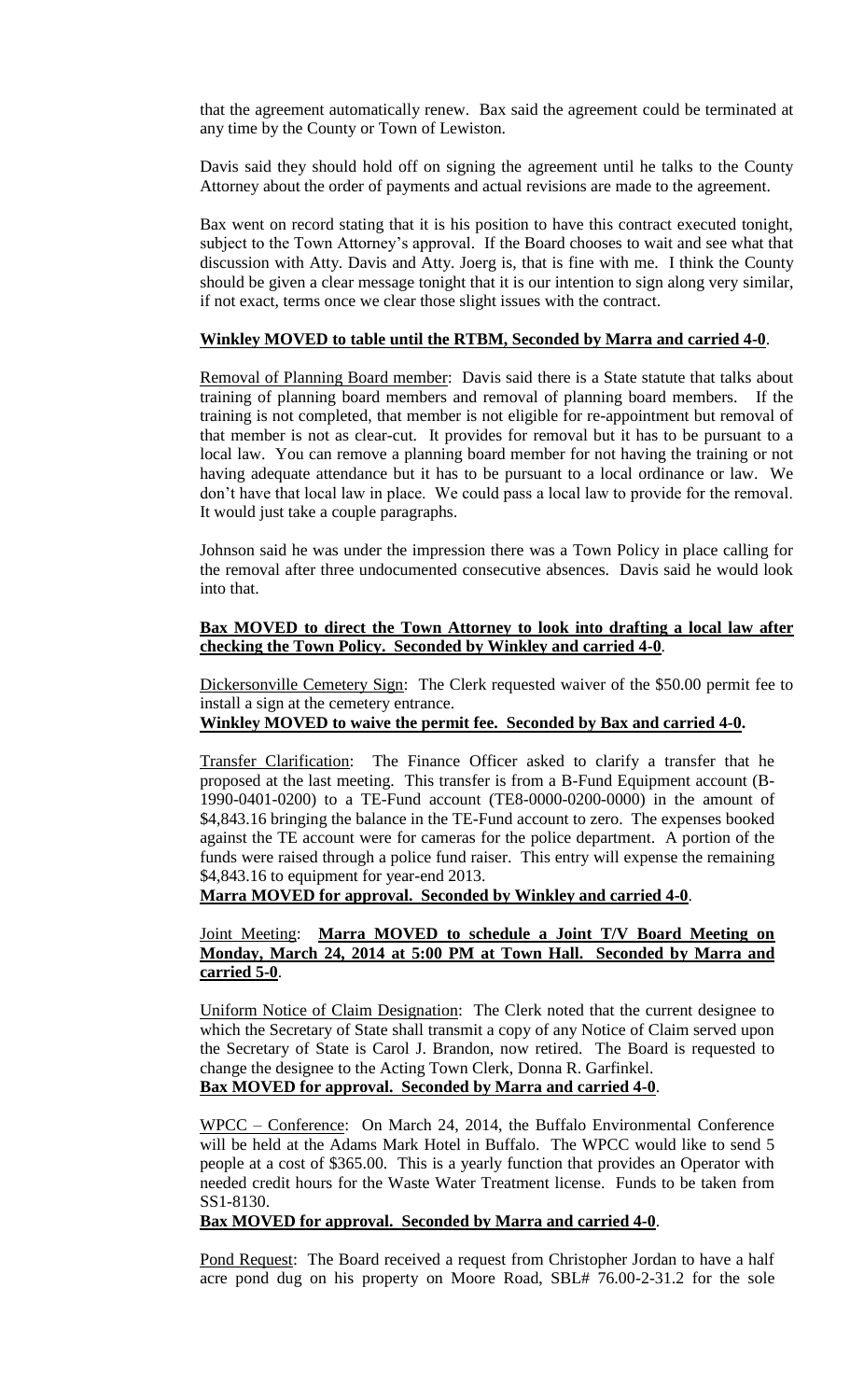purpose to excavate the soil to use as fill for the house as the property is below street level. He is also asking to have the permit fee waived as none of the soil will be removed from the property. The pond will also act as drainage for excess water.

Marra said that as long as the land disturbance is less than an acre he would be excused from the Excavation Law and the fee would be waived. Mr. Jordan would have to abide by DEC and land disturbance requirements. He would have to come in for a permit. The Building Inspector would advise him then of necessary requirements to be sure there are no issues.

## **Marra MOVED to approve Mr. Jordan's pond request and waive the permit fee. Seconded by Winkley and carried 4-0**.

Legacy Drive: The Planning Board on 2/20/14, reviewed a request from Dominic Massaro, for a waiver from Town Code 22A-6 required improvements (F) to eliminate sidewalks on Legacy Drive. The Board also reviewed a request to amend the approved site plan to eliminate the street lights from Legacy Drive.

The Planning Board recommends the request for a sidewalk waiver be denied. The Planning Board recommends that the applicant be allowed to reduce the number of streetlights from 16 to a minimum of 8 and a maximum of 10, to be determined in consultation with the Building Inspector and Town Engineer. The developer is required to locate the streetlights on private property -- outside of the Town of Lewiston's right-of-way.

## **Bax MOVED to approve the recommendation of the Planning Board. Seconded by Marra and carried 4-0**.

Atty. Seaman said LMK Realty Associates, LLC is requesting the Town's consideration of substituting a performance bond in the amount of \$44,000 for the benefit of the Town of Lewiston, in lieu of presently escrowed funds in the same amount to guarantee the performance of LMK Realty, as it pertains to the construction of sidewalks shown on the approved site plans for the North Ridge Drive Development, also known as Legacy at Lewiston. Atty. Seaman said this was acceptable subject to certain conditions agreed upon between the Attorneys representing LMK Development and the Town. As well as Town Engineer being consulted and review the installation of the sidewalks and that LMK pay that fee for him to do that.

If this is something the Board agrees to, Seaman recommended a resolution authorizing the Supervisor to sign the agreement. If the Board wishes to discuss this further put it for executive session.

# **Brochey MOVED to discuss this further with the Town Attorney in Executive Session. Seconded by Bax and carried 4-0**.

Town Clerk Conference: The Town Clerk is requesting permission to attend the NYS Town Clerk's Association Conference April 27-30 in Saratoga Springs, NY. Funds has been budgeted for this expenditure.

**Marra MOVED for approval. Seconded by Bax and carried 4-0**.

University Drive: Eng. Lannon said he submitted a proposal dated 3/6/14 for survey services for ownership of University Drive. Lannon said there had been some question as to the ownership of that roadway. The survey would be the first step in the process of determining ownership. The proposal is from Niagara Boundary in the amount of \$1,680 to prepare a map and do the research.

**Winkley MOVED to accept the proposal. Seconded by Marra and carried 4-0**.

The Finance Director and Internal Claims Auditor to determine the source of funding for this expense. Lannon asked that this not be allocated to the Engineer Budget. It is not an engineering expense, he said.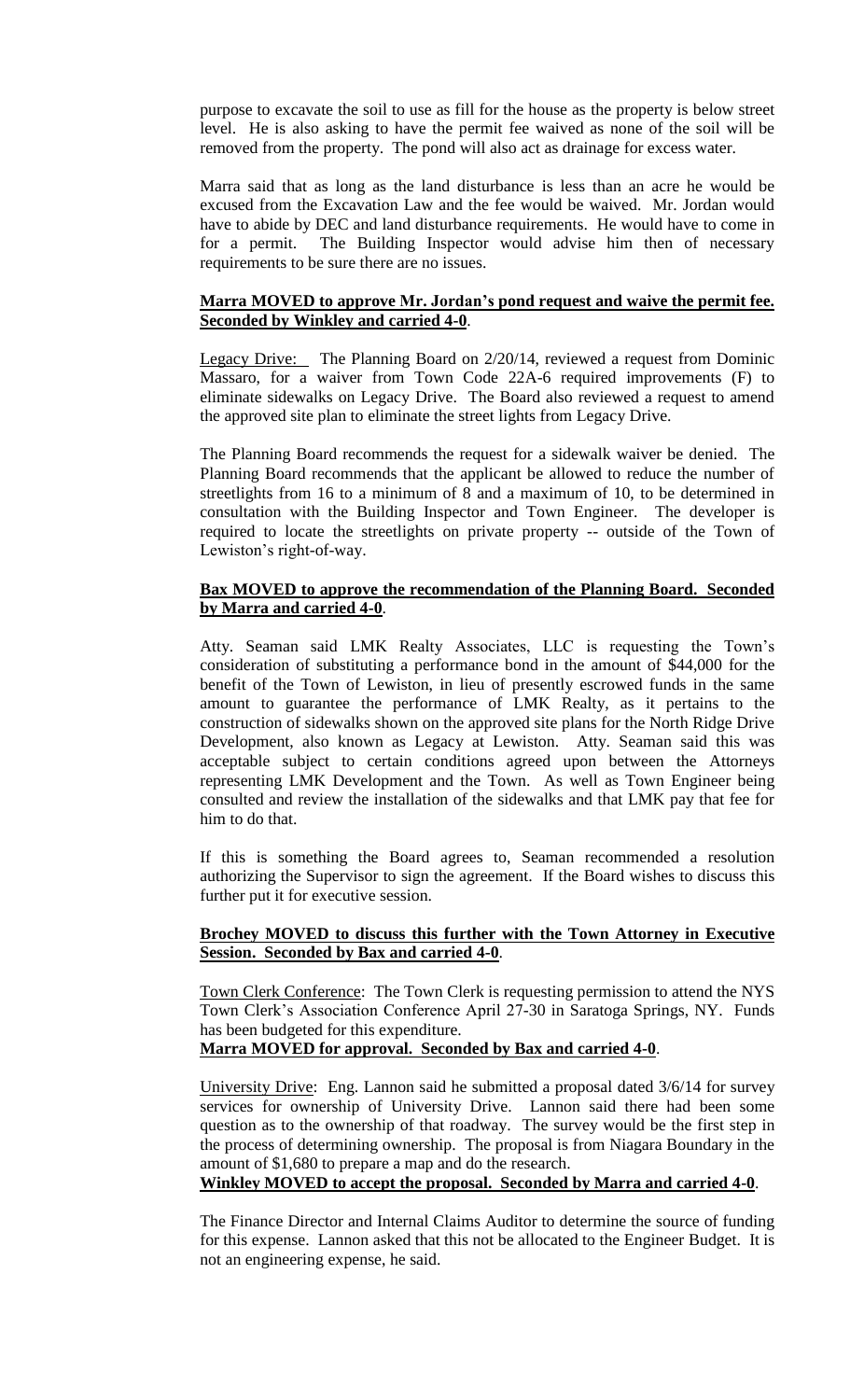The Building Inspector said the issue is that sometime in the past, it looked like the road was transferred to the Town of Lewiston from the point in front of Dryer Arena to Lewiston Road but nothing was ever filed with the County. It is non-existent on the Tax Map.

DVG Construction: Masters said there was a project that was approved by the Planning Board and Town Board previously – Bridgewater Ests. It is going to be a 2 year project for 139 apartments. The contractor is asking for a 2-year permit as opposed to a 1-year to save a considerable amount in permit fees. Masters said this has been done in the past.

#### **Winkley MOVED for approval. Seconded by Marra and carried 5-0**.

Quasar: At this time, the Supervisor provided an update on Quasar, as he has been fielding a lot of calls and emails from concerned residents. Brochey said he called Nathan Carr at Quasar informing him not to dump or sell any of their product within the Town until further review. He and the Building Inspector have been looking the matter over and think it's illegal.

Town resident, Ronald Craft, said he had done some research and compiled a report for Tim Masters that he has had since December outlining all the Town Laws, EPA and DEC Laws. It states on the DEC website that "the Department promotes beneficial use of bio-solids that meet quality standards. However, the Department does not dictate a preferred method. The decision to select use disposal option lies with local municipalities." Equate is considered solid waste. We do have laws that state if it is rejected, as being spent, useless, worthless or in excess to the owners of which this product is -- it is a spent product from Quasar from making electricity. It is a waste product. They cannot inject anything into our land anywhere in the Town or dump this type of product.

The Supervisor said he has already instructed the Building Inspector to email the report to Quasar.

Craft said other municipalities through-out the State are also fighting the same thing. They have put forth moratoriums on any spreading within their Town boundaries. This product has been approved by the DEC. Quasar does not have to come to the Town. It is up to the Town to contact Quasar to say it is illegal. You have to go after them and say this isn't happening. If you don't do that, they will. They want some 2,500 acres in the Town to use for this stuff. The Supervisor said the Building Inspector is on top of it and would take care of it the next day.

Police Union Contract: Winkley said they discussed the Police Contract at the last executive session but did not take action on it.

# **Winkley MOVED to approve a Police Contract adjustment and part-time salary for police officer per the contract. Seconded by Marra and carried 4-0**.

NYPA: Marra said he and Councilman Winkley are sponsoring a Resolution that calls upon the New York Power Authority to make an annual payment to the Town of Lewiston for police and fire protection and to appoint Town Councilmen Michael Marra and Ronald Winkley to initiate negotiations with NYPA related to payments to the Town for the expense of police and fire protection in Lewiston.

Marra said they met with Gil Quiniones, the President and CEO of the Power Authority some time ago. He indicated that he might be willing to assist Lewiston with the police and fire budgets. A similar resolution was passed in 2013, in general terms, asking the Power Authority to consider helping the Town of Lewiston.

Michael Johnson said he did some research on this. If the Power Authority were to pay special district taxes they would be paying \$4.9 million / year, just for special district taxes that all residents pay for. If you negotiate the police budget and fire budget together that would be a safety tax that would help you tremendously.